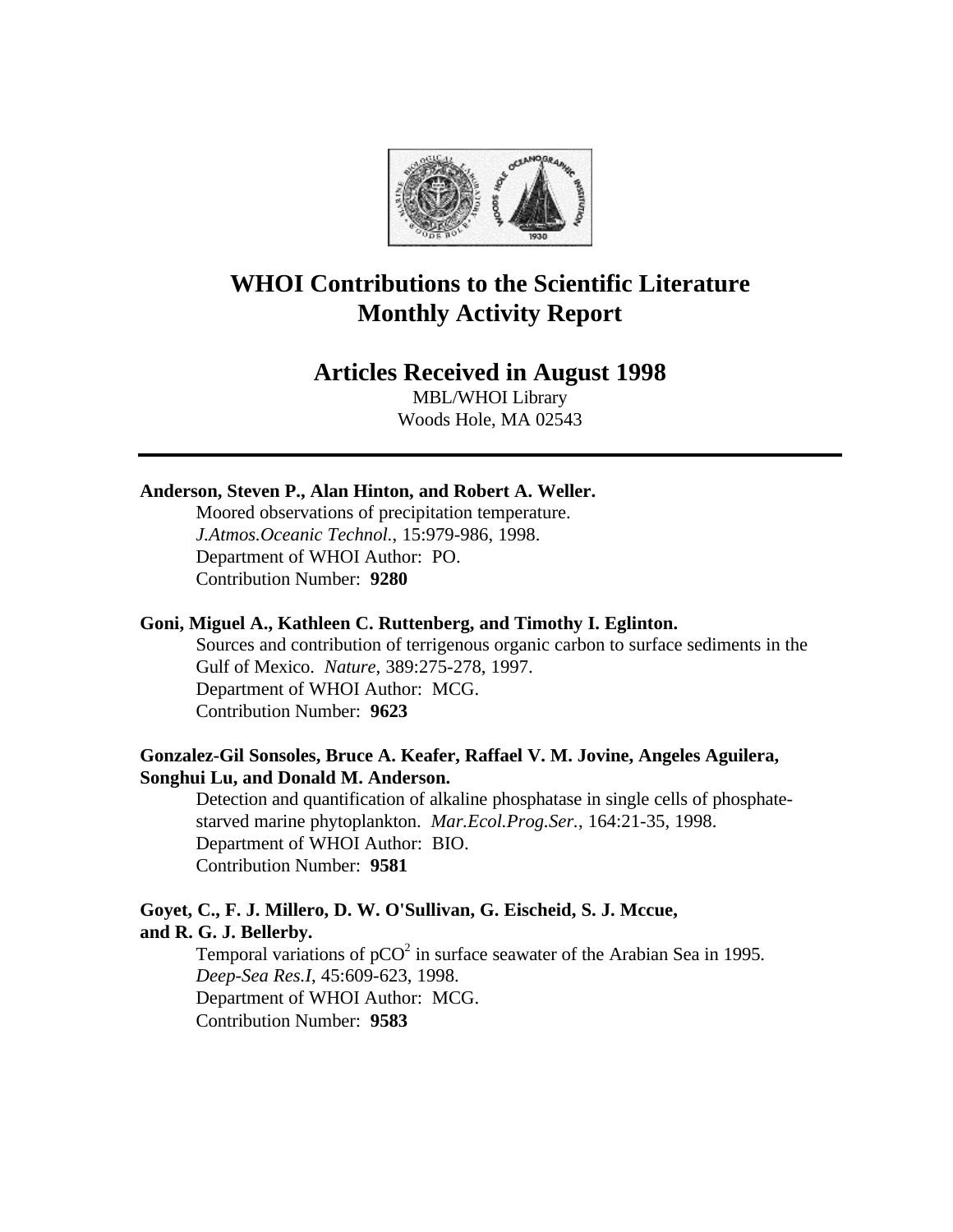#### **Graneli, Edna.**

Light and dark carbon uptake by *Dinophysis* species in comparison to other photosynthetic and heterotrophic dinoflagellates. *Aquat.Microb.Ecol.*, 13:177-186, 1997. Department of WHOI Author: BIO. Contribution Number: **9459**

#### **Kaplan, Ilene M.**

Regulation and compliance in the New England conch fishery: A case for co-management. *Mar. Policy*, 22(4-5):327-335, 1998. Department of WHOI Author: MPC. Contribution Number: **9521**

#### **Keigwin, Lloyd D.**

Glacial-age hydrography of the far northwest Pacific. *Paleoceanography*, 13(4):323-339, 1998. Department of WHOI Author: GEOL. Contribution Number: **NONE**

#### **Kim, Stacy L. and Lauren S. Mullineaux.**

Distribution and near-bottom transport of larvae and other plankton at hydrothermal vents. *Deep-Sea Res.II*, 45:432-440, 1998. Department of WHOI Author: BIO. Contribution Number: **9392**

# **McGillicuddy, D. J., A. R. Robinson, D. A. Siegel, R. Johnson, T. D. Dickey,**

# **H. W. Jannasch, J. McNeil, A. F. Michaels, and A. H. Knap.**

Influence of mesoscale eddies of new production in the Sargasso Sea. *Nature*, 394:263-266, 1998. Department of WHOI Author: AOPE. Contribution Number: **9586**

#### **Mullineaux, Lauren S., Susan W. Mills, and Erica Goldman.**

Recruitment variation during a pilot colonization study of hydrothermal vents (9° 50'N, East Pacific Rise). *Deep-Sea Res.II*, 45:441-464, 1998. Department of WHOI Author: BIO. Contribution Number: **9393**

#### **Swift, Stephen, A.D. Lizarralde, Ralph A. Stephen, and Hartley Hoskins.**

Velocity structure in upper ocean crust at Hole 504B from vertical seismic profiles. *J.Geophys.Res.*, 103(B7)15361-15376, 1998. Department of WHOI Author: GEOL. Contribution Number: **9656**